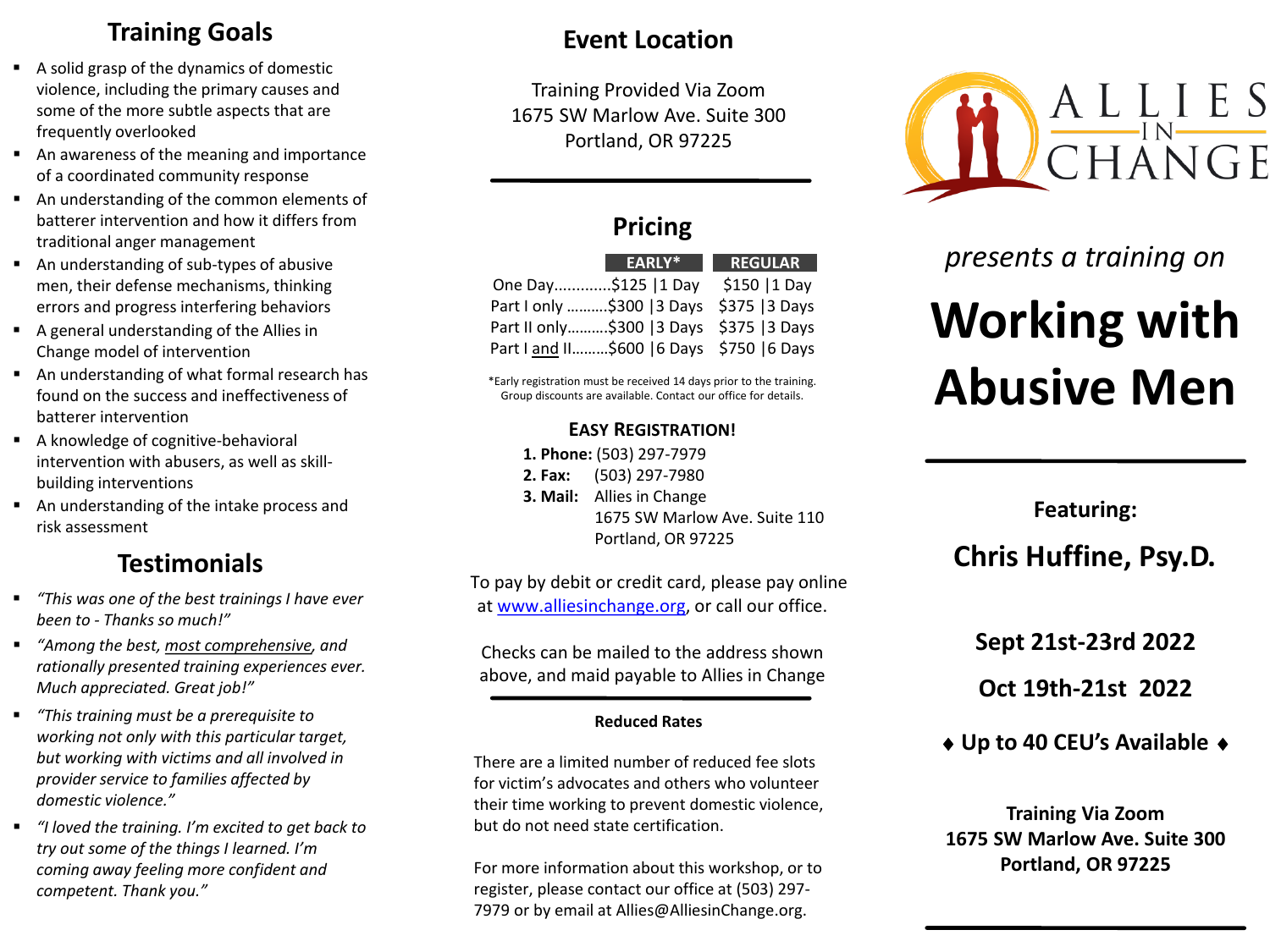# **Training Agenda Part I**

#### **Wednesday, Sept 21st**

(8:30am to 5:00pm)

#### **Overview of Abusive Men - 7 CEU's**

- An Overview of Domestic Violence
- **Stalking**
- Causes of Abuse
- Dynamics of Abusers

# **Thursday, Sept 22nd**

(8:30am to 5:00pm)

## **Community Interventions - 7 CEU's**

- History of the Domestic Violence Movement
- Coordinated Community Response
- Relevant Laws and Legal Interventions
- **Batterer Intervention Program Qualities and Standards**
- Allies in Change Model of Abuse Intervention
- **Research Summary on the Effectiveness of** Interventions with Abusive Men

## **Friday, Sept 23rd**

(8:30am to 4:00pm)

## **Evaluations, Intake, Risk Assessment, and Placement of Abusive Men - 6 CEU's**

- **Evidence Based Practice and Groups for** Abusive Men
- **E** Cultural Humility
- Domestic Violence Evaluations
- Intake Process and Exclusions
- Risk Assessment
- Risk informed treatment planning
- **Specialized Groups for Abusive Men**

# **Training Agenda Part II**

## **Wednesday, Oct 19th**

(8:30am to 5:00pm)

#### **Group Facilitation Skills w/ Abusive Men - 7 CEU's**

- **Effective group facilitation**
- Confrontation skills and techniques

# **Thursday, Oct 20th**

(8:30am to 5:00pm)

#### **The Allies Model of Abuse Intervention - 7 CEU's**

- **•** Overview
- Working Against: Negative Behaviors and Beliefs
	- Disconnection
	- Disregard
	- Distrust
- **Working With: Positive Behaviors and Beliefs,** Part 1
	- Self-Awareness

## **Friday, Oct21st**

(8:30am to 4:00pm)

#### **The Allies Model of Abuse Intervention - 6 CEU's**

- Working With: Positive Behaviors and Beliefs, Part 2
	- Self-Management
	- Regarding the Other
	- Trusting the Relationship

#### **ABOUT THE PRESENTER**

**Christopher Huffine, Psy.D.,** is a licensed psychologist who has worked in the domestic violence field for over 28 years. In that time, he has worked with over a thousand abusive men, dozens of abused women, and a number of non-aggressive male victims of domestic violence. He founded Allies in Change Counseling Center in September of 2004. He presently co-facilitates three groups a week for abusive men. He is a member of the advisory group to the state Attorney General to establish batterer intervention standards in the state of Oregon, as well as the Oregon Domestic Violence Fatality Review Team. He regularly speaks about domestic violence and abusive men.

#### **ABOUT ALLIES IN CHANGE**

**Allies in Change** is a non-profit mental health agency and social activist organization with three locations in the Portland tri-county area.

We offer 26 weekly abuse intervention groups to help perpetrators of domestic violence recognize and address issues of power and control and cease continued abusive behavior. Some of our groups are specialized for men who are emotionally intense, abusive fathers, criminally or psychopathically orientated, or voluntarily seeking help with abusive behaviors. We also offer groups for women dealing with anger and abuse perpetration.

Additionally, our staff volunteers time to participate in speaking engagements on issues relating to domestic violence in order to further community involvement and awareness. Beyond our domestic violence work, we offer individual and couples counseling to men and women with focus areas including depression, anxiety, managing emotions, and improving interpersonal relationships.

#### **TRAINING DETAILS**

#### **40 HOUR BATTERER INTERVENTION CERTIFICATION**

This training is being conducted in accordance with the 40 hour Oregon State requirement. A copy of your completion certificate will be given to you at the end of the training.

#### **BREAKS**

Lunch break will be from 12:00pm to 1:00pm. There will be a 15 minute break each morning and afternoon.

#### **SUBSTITUTION & CANCELLATION POLICY**

Substitutions may be made at any time. Requests for cancellations must be received in writing by fax, email, or mail ten (10) days prior to the training in order to receive a refund less a \$50 administrative charge per cancellation. If the cancellation is made within ten business days or less, refunds will not be granted for any reason. A credit will be issued that may be used towards a future training.